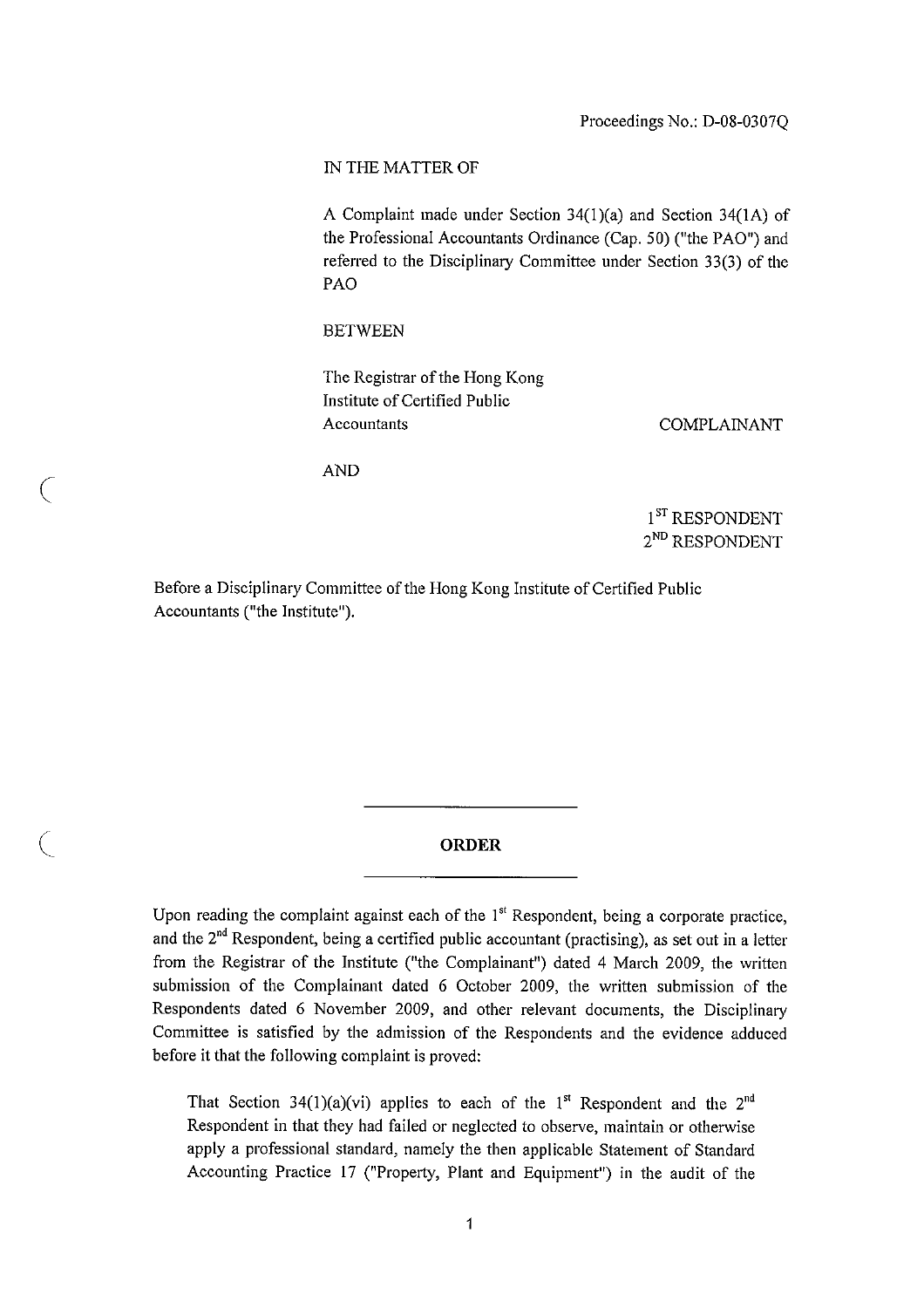financial statements for the year ended 31 July 200 $[x]$  ("200 $[x]$  Financial Statements") of a listed company, in that the gain on disposal of the revalued assets was shown in the Income Statement as a gain of HK\$16,978,000, rather than a loss of HK\$6,432,000 in the 200[x] Financial Statements and the audit opinion did not contain a separate qualification on this.

IT IS ORDERED that:-

 $\bigg($ 

 $\big($ 

- **1. the Respondents be reprimanded under Section** 35(1)(b) of the PAO;
- **2. the Respondents** pay a penalty of HK\$40,**000 under Section** 35(1)(c) of the PAO; and
- **3. the Respondents** do pay **the costs and expenses of and incidental to the proceedings of the Institute in the** sum of HK\$12,571 under **Section** 35(1)(iii) of the PAO.

Dated the 2nd day of February 2010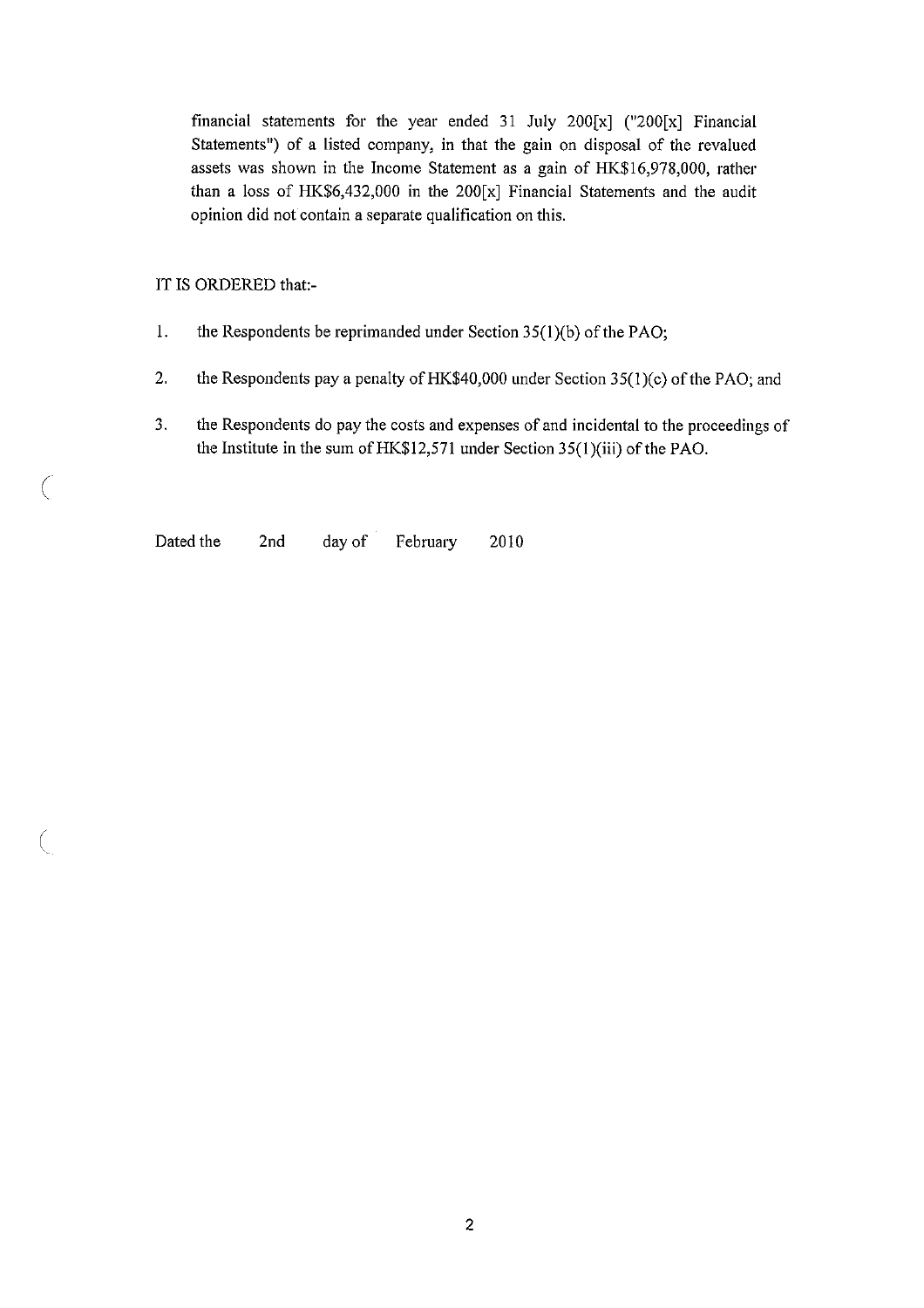# IN THE MATTER OF

A Complaint **made under Section 34**( **1)(a) and Section** 34(IA) of **the Professional Accountants Ordinance (Cap. 50** ) ("the PAO") and **referred to the Disciplinary Committee under Section 33** (3) of the PAO

### BETWEEN

 $\subset$ 

 $\bigcap$ 

The Registrar of the Hong Kong Institute of Certified Public Accountants

COMPLAINANT

AND

1<sup>ST</sup> RESPONDENT 2<sup>ND</sup> RESPONDENT

# ORDER

Dated the 2nd day of February 2010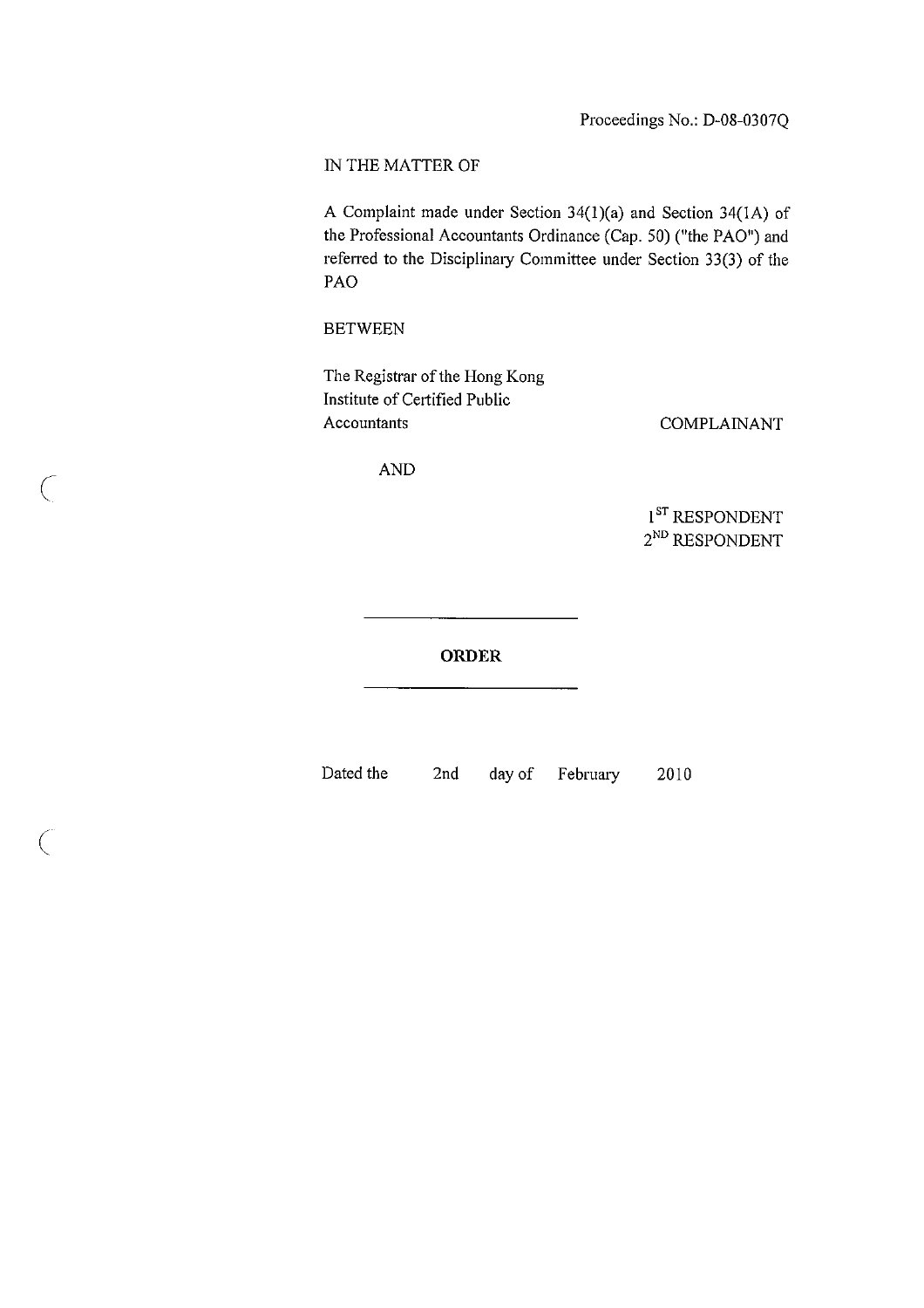## IN THE MATTER OF

A Complaint **made under** Section 34( **1)(a) and Section** 34(1A) of **the Professional Accountants Ordinance** (Cap. 50) ("the PAO") and **referred** to the Disciplinary **Committee under Section** 33(3) of the PAO

## **BETWEEN**

The Registrar of the Hong Kong **Institute** of Certified Public Accountants COMPLAINANT

AND

 $\setminus$ 

 $\setminus$ 

1<sup>ST</sup> RESPONDENT 2ND RESPONDENT

### REASONS FOR DECISION

- $1$ . This is a complaint made by the Registrar of the Hong Kong Institute of Certified Public Accountants ("the Institute" or "HKICPA") as Complainant against each of the Respondents, who are respectively a corporate practice and a certified public accountant (practising). Section 34(1)(a)(vi) of the PAO applied to the Respondents.
- 2. The particulars of the complaint as set out in a letter dated 4 March 2009 ("the Complaint") from the Complainant to the Council of the Institute for consideration of the Complaint for referral to the Disciplinary Panels were as follows:-
	- (a) At all material times the 2nd Respondent was, and still is, a practising member of the Institute, and the Managing Director of the 1st Respondent, a corporate practice registered with the Institute.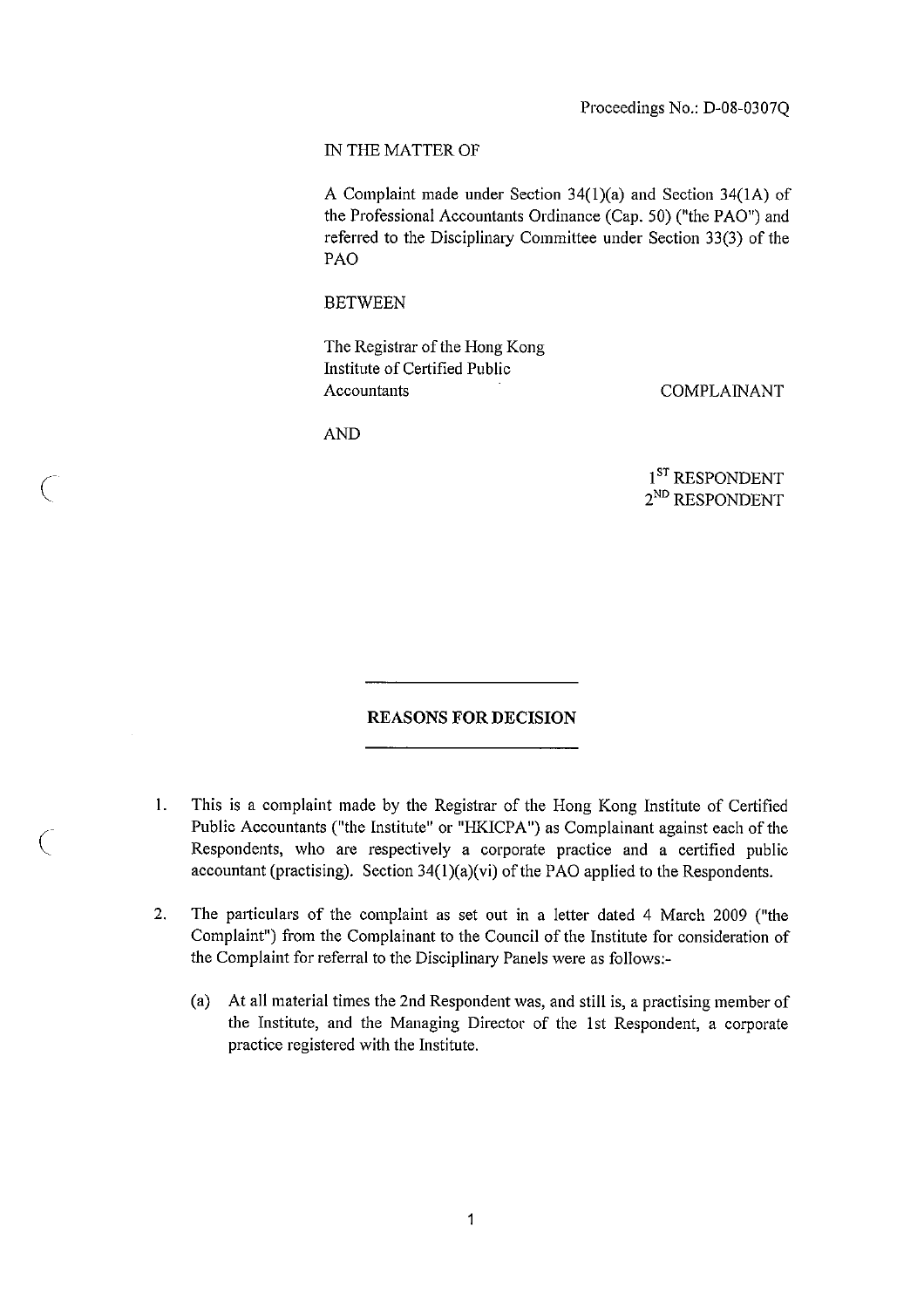- (b) The 2nd Respondent on behalf of the 1st Respondent had given a qualified opinion with a disclaimer on the 200[x] Financial Statements of a listed company in Hong Kong. The Complaint is related to the revaluation surplus realised on disposal of certain revalued floating craft and vessels ("revalued assets") in the sum of HK\$22,998,000, which had been incorrectly transferred to the Income Statement of the company.
- (c) The Consolidated Statement of Changes in Equity in the 200[x] Financial Statements disclosed that a revaluation surplus of HK\$22,998,000 was transferred to the Income Statement on disposal of the revalued assets during the year ended 31 July 200[x]. Note  $7(b)$  to the 200[x] Financial Statements also disclosed that the company's group had recognized a gain on disposal of property, plant and equipment of HK\$16,978,000 (referring to the revalued assets) during the year. The calculation by the company of the gain on disposal of the revalued assets, as compared with what is considered by the Complainant to be the correct treatment, are set out as follows:

|                                                                                                       | Company's calculation |                           | HKICPA's<br>calculation | Reference to<br>the $200[x]$<br>Financial<br>Statements |
|-------------------------------------------------------------------------------------------------------|-----------------------|---------------------------|-------------------------|---------------------------------------------------------|
| Disposal proceeds                                                                                     | <b>HK\$'000</b>       | <b>HK\$'000</b><br>28,936 | HK\$'000<br>28,936      | Consolidated<br>Cash Flow<br>Statement                  |
| Less: Carrying amount                                                                                 |                       |                           |                         |                                                         |
| Cost or valuation:                                                                                    |                       |                           |                         |                                                         |
| Cost                                                                                                  | (31, 300)             |                           |                         | Note 12                                                 |
| Revaluation                                                                                           | (9,297)               |                           |                         | Notes 12, 4e                                            |
| Accumulated Depreciation:                                                                             |                       |                           |                         |                                                         |
| Written back on disposal                                                                              | 17,430                |                           |                         | Note 12                                                 |
| Revaluation                                                                                           | (12,201)              |                           |                         | Notes 12, 4e                                            |
| Gain / (Loss) on disposal                                                                             |                       | (35,368)<br>(6, 432)      | (35,368)<br>(6, 432)    |                                                         |
| Add: Revaluation surplus<br>transferred to the<br>Income Statement                                    |                       | 22,998                    | 0                       | Consolidated<br>Statement of<br>Changes in<br>Equity    |
| Add: Others                                                                                           |                       | 413                       | 0                       |                                                         |
| Less: Rounding difference                                                                             |                       | (1)                       | 0                       |                                                         |
| Gain/(Loss) on disposal of property,<br>plant and equipment (included in<br>"Other revenue" in Income |                       |                           |                         |                                                         |
| Statement)                                                                                            |                       | 16,978                    | (6.432)                 |                                                         |

 $\backslash$ 

€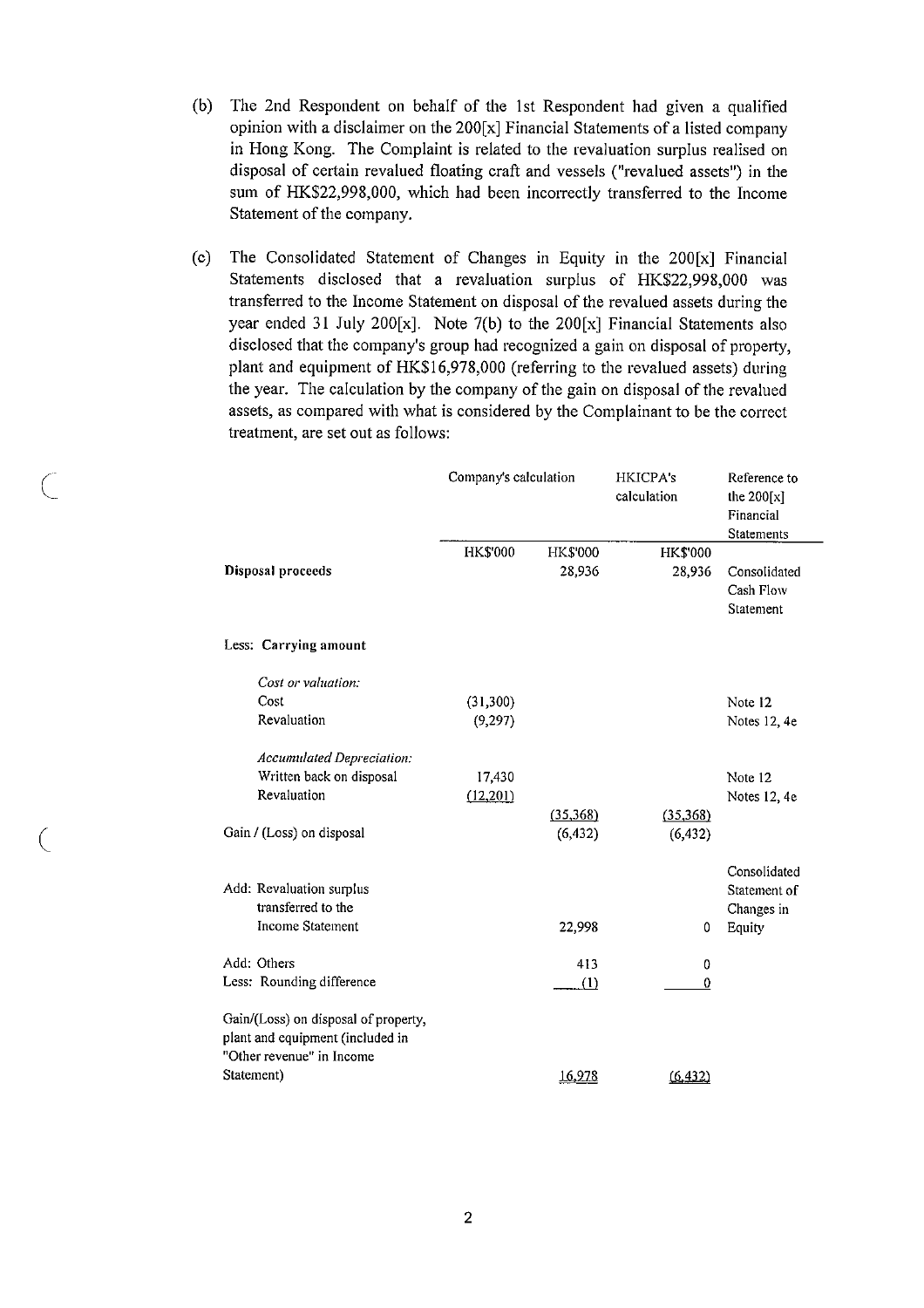- (d) The material difference between the two calculations above was the inclusion by the company of the revaluation surplus of HK\$22,998,000 in calculating the gain or loss on disposal. The transfer of the revaluation surplus to the Income Statement, that eventually led to a "gain on disposal" of HK\$16,978,000 as shown in the 200[x] Financial Statements, was inappropriate and in contravention of SSAP 17.
- **3. The Respondents admitted the Complaint against them** . They **did not dispute the facts as set out in the Complaint**, **and the Statement of Agreed Facts attached with their admission**. **They agreed that the steps set out in paragraphs** 17 to 30 of the **Disciplinary Committee Proceedings Rules be dispensed with.**
- 4. By a letter dated 16 September 2009 addressed to the Complainant and the Respondents, the Clerk to the Disciplinary Committee ("the Committee"), under the direction of the Committee, informed the parties that they should make written submissions to the Committee as to the sanctions and costs and that the Committee would not hold a hearing on sanctions and costs unless otherwise requested by the parties.
- 5. The Committee therefore invited the parties to make written submissions in respect of the appropriate sanctions to be imposed on the Respondents. The Complainant made written submission to the Committee on 6 October 2009 and the Respondents made written submission to the Committee on 6 November 2009. In the Complainant's written submission it was submitted that the Complainant had no objection to any regard in respect of the Order to be made. The Complainant also submitted that the Respondents should pay the costs and expenses of and incidental to the disciplinary proceedings and in that connection a statement of costs was attached to the Complainant's written submission. The total costs incurred up to 28 September 2009 by the Complainant are HK\$1,040 whereas the costs of the Clerk to the Committee are HK\$4,560. The Committee has been informed that the costs incurred in relation to the Clerk after 28 September 2009 up to completion of proceedings are HK\$4,440. The disbursements, namely photocopying charges, are estimated to be HK\$2,531. The total costs and disbursements incurred in relation to the proceedings are therefore HK\$12,571.
- 6. In their written submissions dated 6 November 2009, the Respondents invited the Committee to consider the following factors when considering the appropriate sanctions to be meted out by the Committee:
	- (a) the directors of the company have the primary responsibility for preparing the financial statements;
	- (b) the financial statements in the present case before the Committee was qualified (though not separately qualified in respect of the "gain on disposal of the revalued assets");
	- (c) no third party had suffered damage or loss;

€

 $\big($